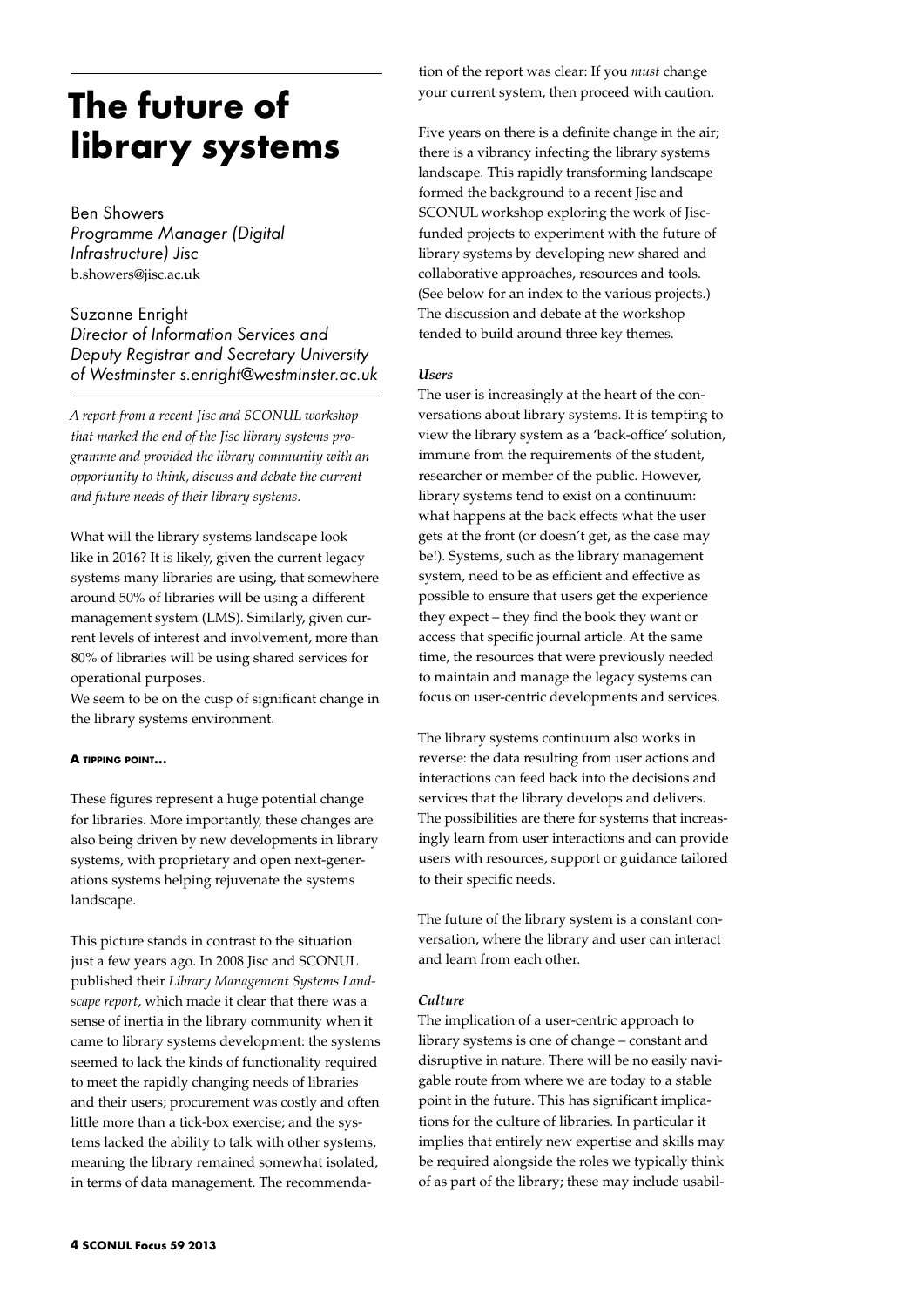ity experts, data scientists, designers, developers and so on.

Beyond roles and expertise, the very structures of the library itself may need to be rethought and redesigned. A good example of this kind of organisational change is the establishment of the Government Digital Services (GDS) inside the Cabinet Office. This small team is made up of diverse roles and expertise to lead the transformation of government departments into world-class digital services. GDS provides government with the right mix of both leadership (from within the Cabinet Office) and participation (each department's staff are heavily involved).

For libraries, it is critical that they be able to strike a balance between having effective leadership and the participation and engagement of staff. Again, keeping the needs and requirements of the end-user in mind provides the opportunities for both leadership and wider staff participation, and ultimately delivers great services to the user.

#### *Technology*

Library systems must serve the library in meeting user needs, rather than perpetuating redundant processes. The implications of this for the system, and indeed the library, include the need for:

- • **Flexibility**: there may be no single solution, so systems and components will need to be flexible and adaptable.
- • **Interoperability**: systems whether finance or learning systems – will need to share data with each other.
- • **Agility**: systems and services may be shared or hosted elsewhere, but you need to ensure changing requirements can be acted upon fast.

In the future it is unlikely that there will ever be a single system solution that will incorporate all the functionality and integration a library requires. The LMS leaks outward into new spaces, spaces which it didn't inhabit before, such as reading lists, repositories, learning systems, research data management and so forth. Furthermore, it is likely that the future of library systems will consist of a mixture of open and closed systems as well as local and shared (or hosted) services. With an increasing move towards closed platforms (like Facebook, for example) and proprietary ecosystems (like Apple), libraries will be required to navigate these different spaces and ecosystems. Indeed, it may no longer make sense to think of the systems of the library; instead, they are simply

part of the enterprise infrastructure of the institution, their importance increasing as they become a critical component in a wider institutional user experience.

The developments taking place in the library systems landscape, like those of commercial vendors or the collaborative shared services exemplified by the projects in the Jisc library systems programme or Knowledgebase+, suggest this vibrant period of systems development will continue. Indeed, it is essential that as the expectations and needs of the user continue to change, libraries and the systems and services they use become resilient and responsive enough to adapt to this constantly shifting landscape.

#### **Jisc library systems programme - projects**

The aim of the Jisc library systems programme was to investigate what the future potential of the library systems is: How can library systems ensure they are able to serve the needs of nextgeneration library services and users, as well as being both effective and efficient in meeting reduced budgets and rising user expectations?

The work consisted of 7 directly funded projects and engagement with 4 others already underway. A full list of the projects can be found on the Jisc web pages at http://www.jisc.ac.uk/whatwedo/programmes/di\_informationandlibraries/ emergingopportunities/librarysystems.aspx .

The table on the following page provides a flavour of the range of topics, partners and outputs